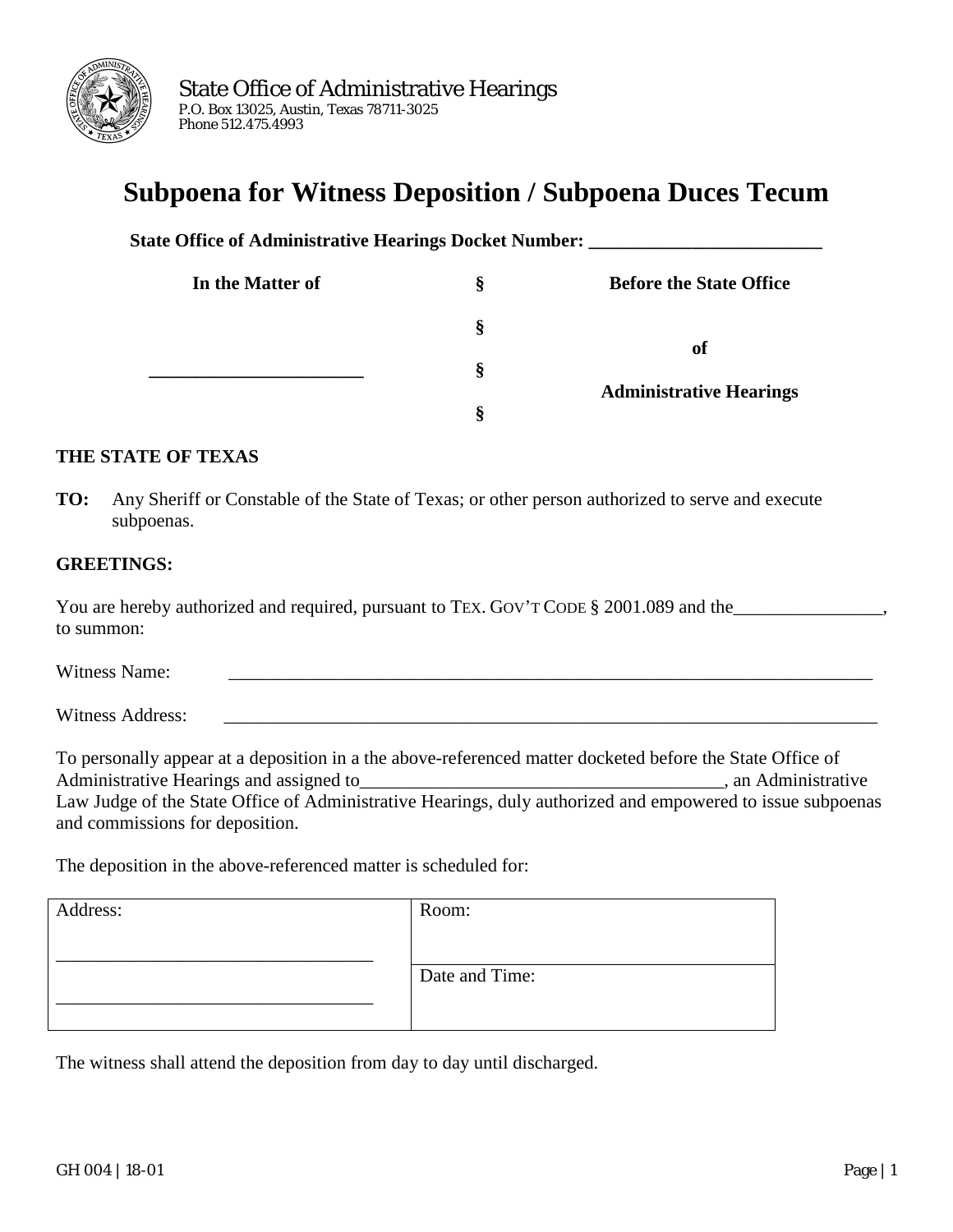## SAID ABOVE NAMED WITNESS IS FURTHER COMMANDED to produce at said time and place set

forth above the following records or documents: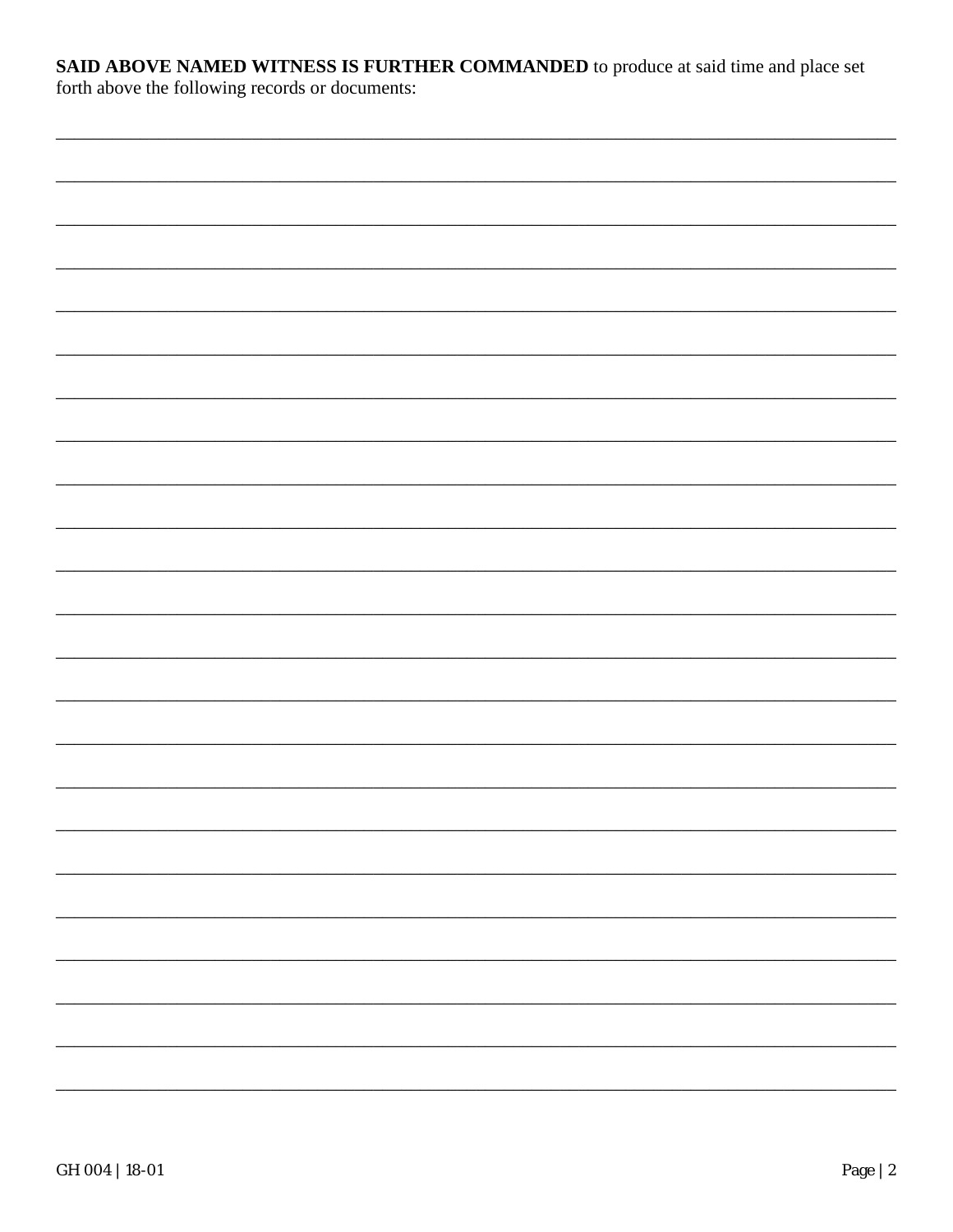| <b>ISSUED</b> this        | day of | (Month),    |
|---------------------------|--------|-------------|
| (Year), at the request of |        | in the said |
| docketed matter.          |        |             |
|                           |        |             |
|                           |        |             |

Administrative Law Judge

State Office of Administrative Hearings